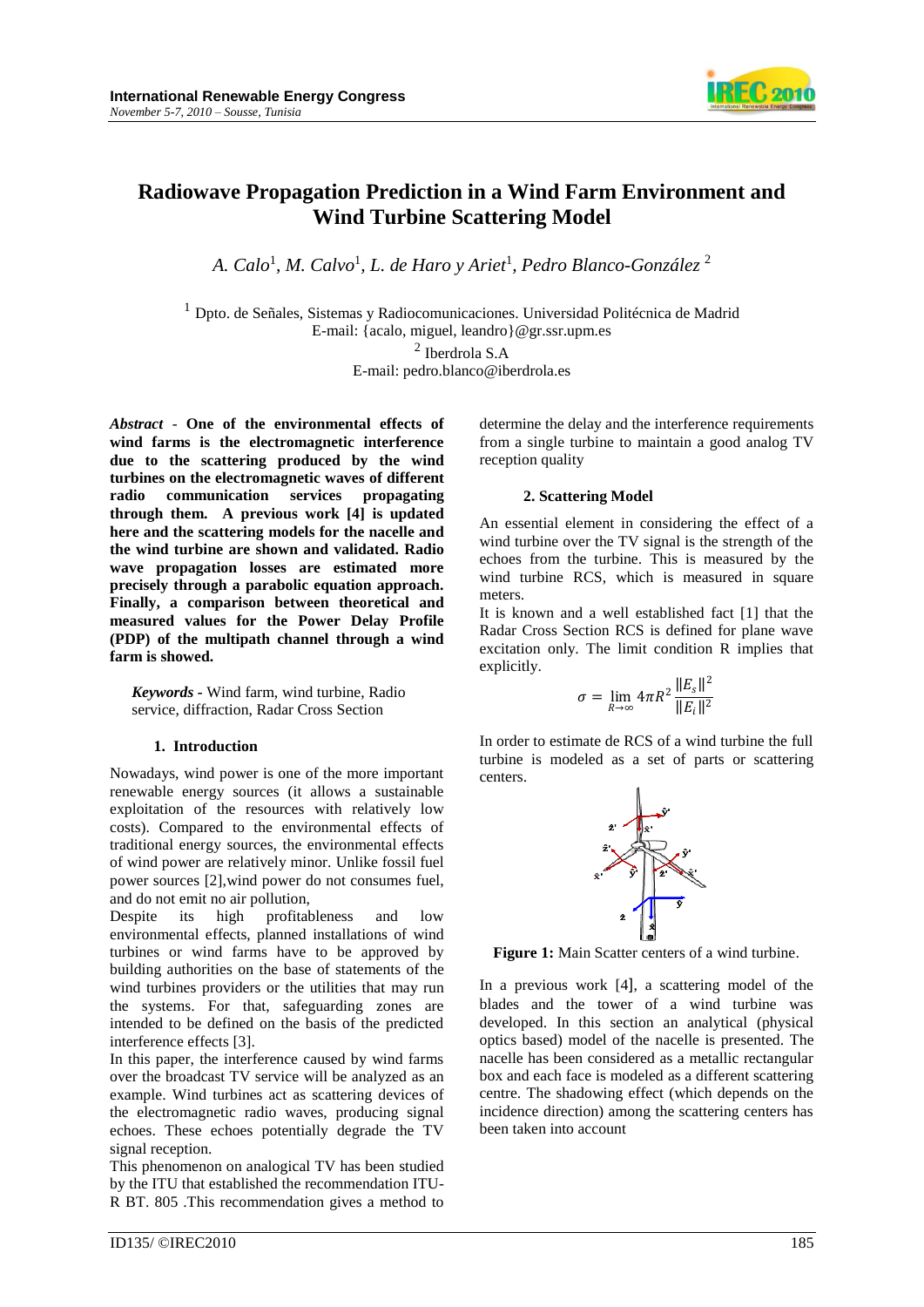

**Figure 2:** Model of a nacelle

The RCS has been calculated as the sum of the field scattered by each of the scattering centers, taking into account also their relative phase.

The [Figure 3](#page-1-0) shows a comparison between the theoretical (analytical) RCS values of a nacelle of 15x5x5 m3 and that obtained from the Feko electromagnetic simulation software. The RCS has been studied for two different incidence directions:  $\theta_i = 30$  and  $\theta_i = 60$ , and for the scattering plane  $\phi_s = 90$ . It can be observed the good agreement between both results.



<span id="page-1-0"></span>**Figure 3:** Analytical versus simulated bistatic RCS values.

From the RCS models of the different parts of a wind turbine is possible to obtain its total RCS according to the following equation:

$$
\sigma = \left| \sum_{i=1}^N \sqrt{\sigma_i} \; e^{-j \beta (-\hat{r}_{inc} \cdot \vec{d}_i + \hat{r}_s \cdot \vec{d}_i)} \right|^2
$$

To validate the full model, the analytical RCS values of a wind turbine have been compared with those calculated with the software Feko. We used a wind turbine that had a 80m high tower and 40m long blades (the nacelle had the same size than the previous one). Results are shown in figure 4.



**Figure 4:** Analytical versus simulated bistatic RCS values of a wind turbine.

### **3. 3D Scattering Model**

To obtain a more accurate value of the RCS of a wind turbine requires detailed geometrical information so that a computer aided design (CAD) model of the turbine can be created. The electrical properties of the construction materials (if not made from metal) are also required. .

Two CAD models were made, one of them with a curved nacelle and the other with a rectangular one. They were used with the EM analysis software and the results compared with the obtained using the analytical models.



**Figure 5:** Rectangular (a), curved (b) 3D model and simplified (c) model.

Next, a comparison between the analytical (simplified) and CAD models of a wind turbine will be shown. The use of an analytical model will allow carrying out a more accurate EM analysis of a wind farm. To import correctly the CAD models into Feko, the size of these ones was slightly modified. The new size is: 38m long blades, 15m long x 15m wide nacelles and 72m long tower (3m radius). The incidence direction of the plane wave is normal to the blade surface and its frequency is 827MHz.

In the [Figure 6](#page-2-0) the two smallest curves belong to the RCS of the 3D analytical models and the others are the obtained with the EM numerical code. The differences between them can be due to the geometry of the tower; in the 3D model is a cone while in the idealized model it is a cylinder. In any case, the analytical RCS can be seen as a worst case result.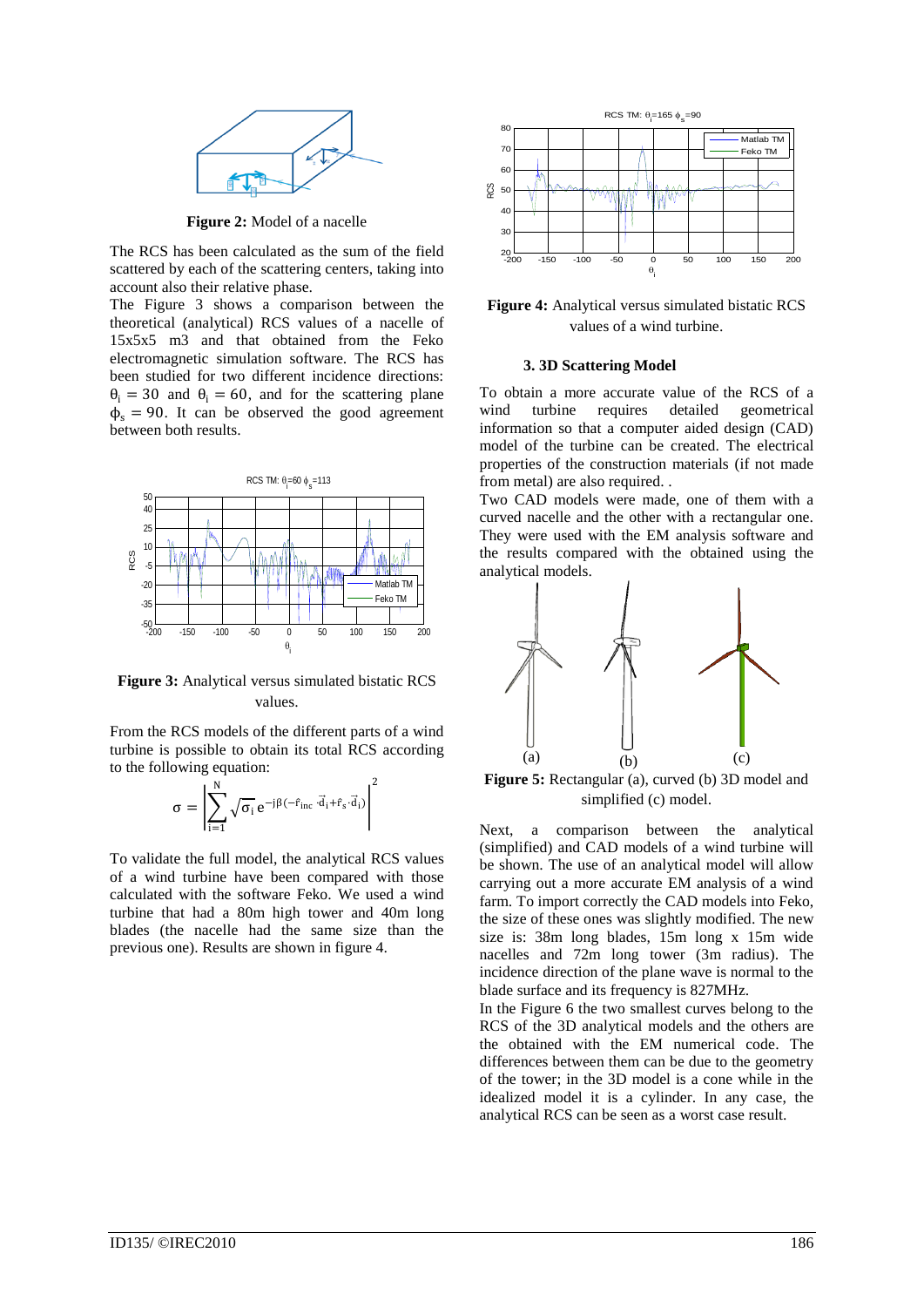

<span id="page-2-0"></span>**Figure 6:** Comparison between the RCS of the simplified (analytical) and 3D (numerical) model.

# **4. Parabolic Equation**

In a previous work [\[4\],](#page-4-2) Recommendation ITU-R P.1546 was used to estimate the field attenuation in the propagation path (from the transmitter/wind turbine to the receiver/wind turbine). It provides a "method for point-to-area predictions for terrestrial services in the frequency range 30 MHz to 3000 MHz". Specifically, it is a step-by-step method for predicting field strengths in VHF and UHF point-toarea terrestrial radio links based on propagation curves (measured data). In order to improve the accuracy and to estimate the phase of the electromagnetic field (which may be used to calculate the surface current over the obstacles), the split-step formulation of the parabolic equation has been implemented in Matlab. Parabolic equation techniques have been used extensively in radio wave propagation modeling since the mid-1980s. It is an approximation of the wave equation which models energy propagating in a cone centered on a preferred direction, the paraxial direction [\[9](#page-4-3)].

The results presented in this section were obtained for a wind farm located close to a TV transmitter. The transmitter antenna is placed at 50 m over the ground, operating around the central frequency of the UHF band (600 MHz). Vertical axis (height) is sampled at "λ" meters, and horizontal axis at 100 m. A standard atmosphere profile is considered.

Next, a comparison between the path loss estimate in a realistic "transmitter - wind turbine" link via ITU-R P.1546 and parabolic equation is shown. As can be observed (for this scenario characterized by a smooth profile) the ITU-R P.1546 prediction values [\(Figure](#page-2-1)  [7\)](#page-2-1) are closer to those obtained via parabolic equation assuming flat terrain [\(Figure 8\)](#page-2-2).



## <span id="page-2-1"></span>**Figure 7:**.Path loss prediction according to Recommendation ITU-R P.1546.



<span id="page-2-2"></span>**Figure 8:**.Path loss prediction calculated via parabolic equation (flat terrain).



<span id="page-2-4"></span>**Figure 9:** Path loss prediction calculated via parabolic equation (terrain profile).

[Figure 10](#page-2-3) shows the propagation factor (ratio between estimated and free space field) over a path 50m high from the transmitter to the wind turbine. The proximity of the ITU-R P.1546 field values to those obtained in free space show that the field strength could have been overestimated. However (for the same path) field values estimated taking into account the terrain profile [\(Figure 9\)](#page-2-4) show high range dependence.



<span id="page-2-3"></span>**Figure 10:** Propagation factor comparison (range).

The application of the parabolic equation to calculate the blockage of the signal caused by an obstacle placed along the propagation path is straightforward. In this case, due to the lack of flexibility of the splitstep method to impose the boundary conditions over an arbitrary geometry obstacle, a wind turbine located at different positions from the transmitter has been modeled as a 120 m long vertical knife-edge.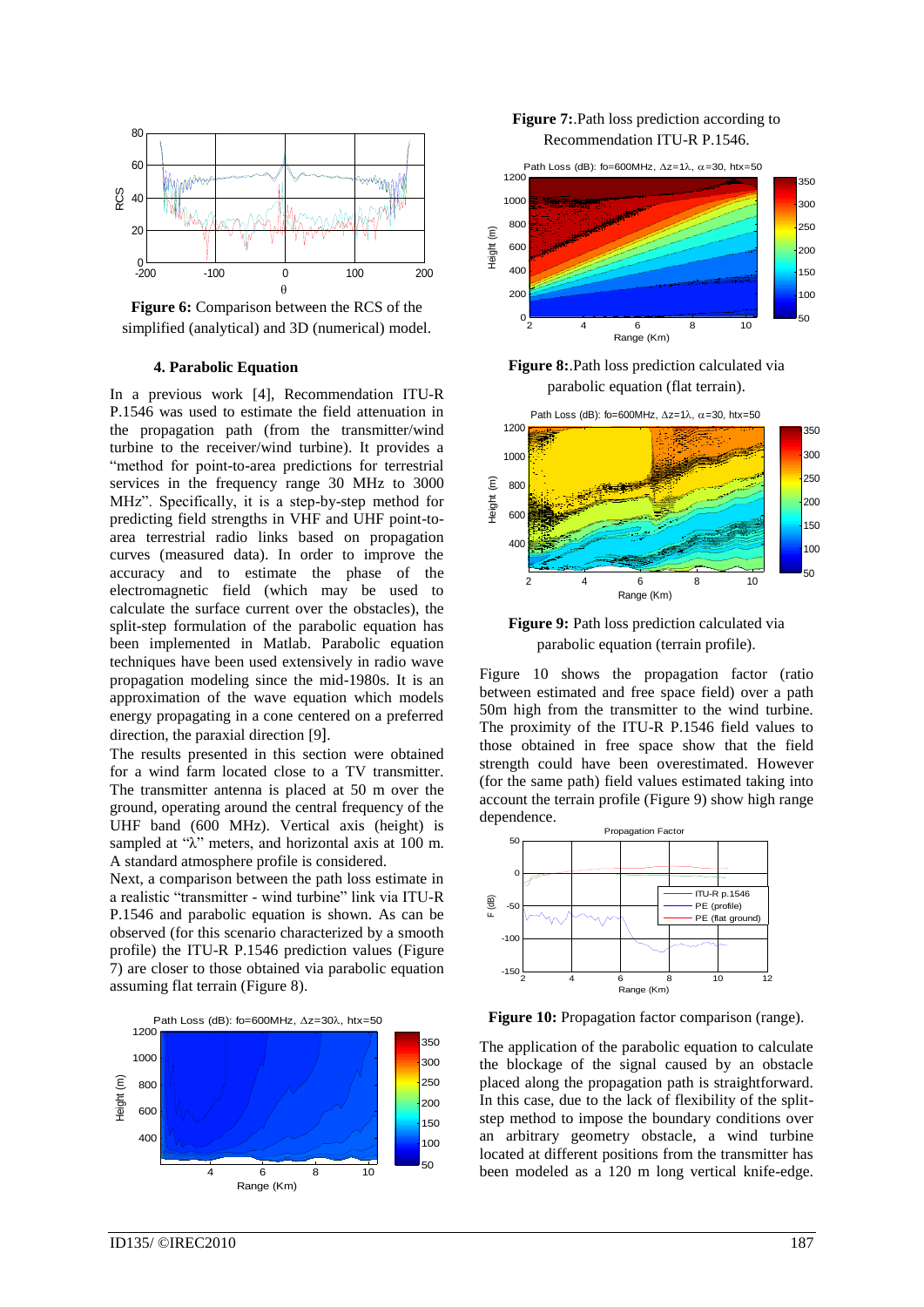The following figures show the path loss estimated in a link with a rough terrain profile. While [Figure 11](#page-3-0) shows the pat loss over a free obstacle path, [Figure](#page-3-1)  [12](#page-3-1) and [Figure 13](#page-3-2) make evident how these values are changing when a wind turbine is placed at 4.5 km and 8.5 km far away from the transmitter antenna. The closer the obstacle is placed, the higher path losses are.



<span id="page-3-0"></span>**Figure 11:** Path loss (free obstacle path).



<span id="page-3-1"></span>**Figure 12:** Path loss (wind turbine located at 8.5 km).



<span id="page-3-2"></span>**Figure 13:** Path loss (wind turbine located at 4.5 km).

[Figure 14](#page-3-3) show the propagation factor versus height at 14 km far away from the transmitter. For a free obstacles scenario ("flat terrain" and "profile terrain" curves) the field strength is higher than the cases where a wind turbine was placed in the middle of the path. When the wind turbine is far enough from the transmitter (see "black" curve) the blockage of the signal is negligible (the blockage is also height dependence).



<span id="page-3-3"></span>**Figure 14:** Propagation factor comparison (height).

#### **5. Measurements**

In a previous work [\[4](#page-4-2)], as a mechanism to predict the RCS of wind turbines and understand the interaction of TV transmitter energy and turbines, a computer model was developed. This model was designed to predict and simulate the wanted to unwanted power signal ratio as a function of the delay between them (se[e Figure 15\)](#page-3-4).

[Figure 16](#page-3-5) shows a comparison between the theoretical narrow band profile and measured values taking into account the change in the received power due to the rotation of the blades and gathering the echoes with similar delays (horizontal line represents the maximum C/I value allowed by the receiver).



<span id="page-3-4"></span>In order to carry out a more realistic comparison between both values, the wideband PDP was calculate. In this way, the time length of the echoes is considered.



<span id="page-3-5"></span>Figure 16: Wideband PDP vs. measurements.

#### **6. Conclusions**

In this work a scattering model for a nacelle have been proposed and validated with results obtained by